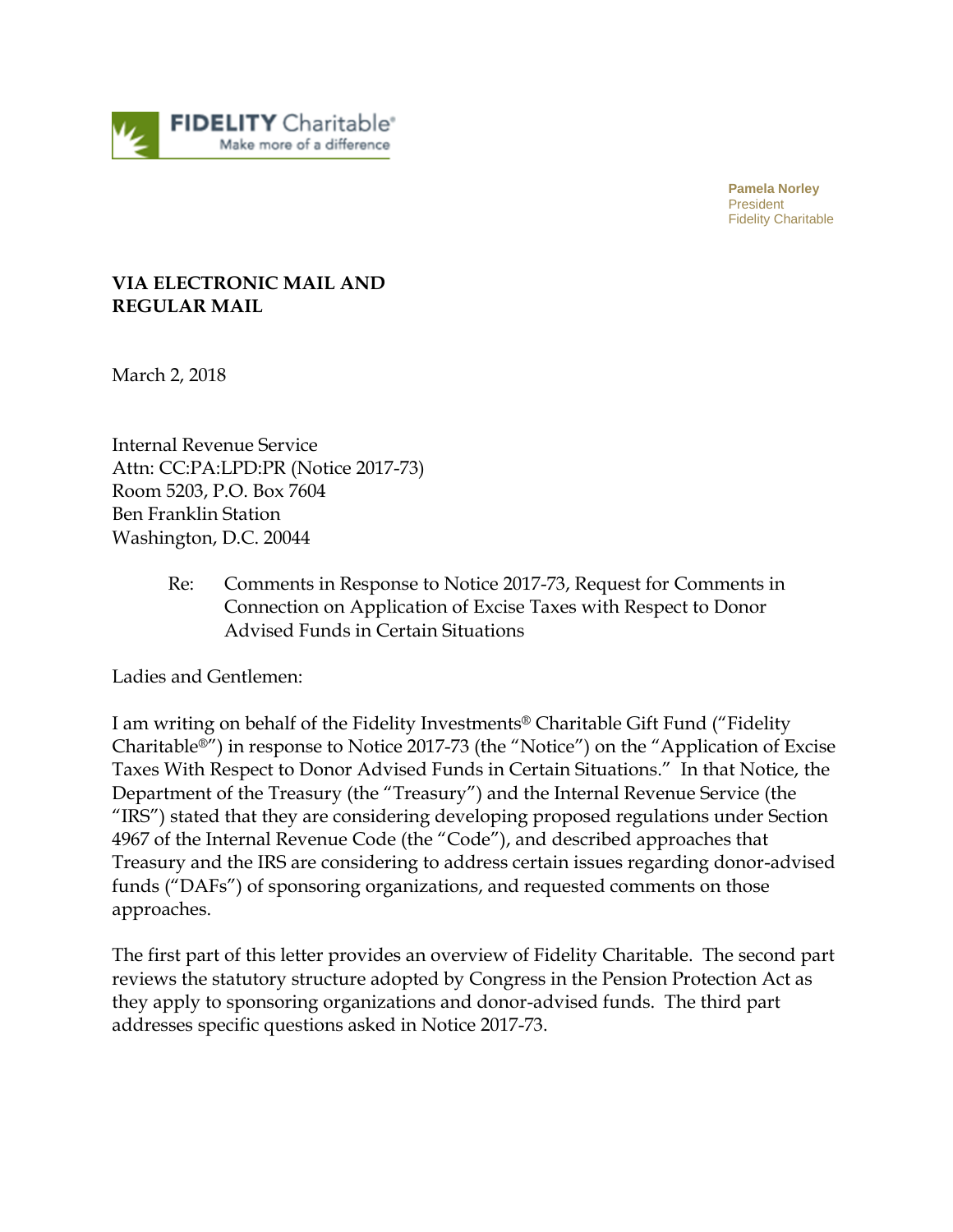## **FIDELITY CHARITABLE- AN OVERVIEW**

Fidelity Charitable — an independent public charity governed by an independent Board of Trustees — was established in 1991 with the mission to further the American tradition of philanthropy by providing programs that make charitable giving accessible, simple and effective. Fidelity Charitable continues to advance philanthropy by helping donors realize their charitable objectives with an organized approach to giving, principally through the Giving Account, Fidelity Charitable's donor-advised fund program. Fidelity Charitable is one of the nation's largest public charities and has the largest donor-advised fund program in the United States with approximately 108,000 Giving Accounts.

In 2017, Fidelity Charitable donors recommended over 1 million grants (a 25 percent increase over 2016) – totaling \$4.5 billion (a 27 percent increase over 2016) – to more than 127,000 nonprofit organizations. In 2017, Fidelity Charitable received contributions from nearly 70,000 donors, including more than 30,000 new donors. Fidelity Charitable's donors have actively recommended grants. A first-in, first-out analysis of contribution and grant dollars reveals that seventy-four percent of dollars contributed to Fidelity Charitable are granted out within five years. In addition, Giving Accounts are used by donors across the wealth spectrum to achieve their charitable goals; 57% percent of Giving Accounts have balances under \$25,000.

Since its inception, Fidelity Charitable has helped donors support more than 255,000 charities with \$30 billion in grants.

## **DONOR-ADVISED FUNDS AND SPONSORING ORGANIZATIONS UNDER THE PENSION PROTECTION ACT OF 2006**

In the Pension Protection Act of 2006, Congress for the first time adopted statutory language defining donor-advised funds, clarifying how sponsoring organizations and donor-advised funds fit within the statutory structure of the Internal Revenue Code (the "Code"), and applying specific penalty provisions, including those under Section 4966, Section 4967 and Section 4958, to prevent abuses.

The Pension Protection Act clearly defined sponsoring organizations of donor-advised funds as public charities. Section 4966(d)(1), enacted as part of the Pension Protection Act, defines a "sponsoring organization" as any organization which is a charitable organization described in Section 170(c), is not a private foundation, and maintains donor-advised funds.

In connection with clearly situating sponsoring organizations of donor-advised funds as public charities, the Pension Protection Act adopted carefully-crafted penalty provisions to prevent abuses. Section 4966 imposes penalty taxes on both the sponsoring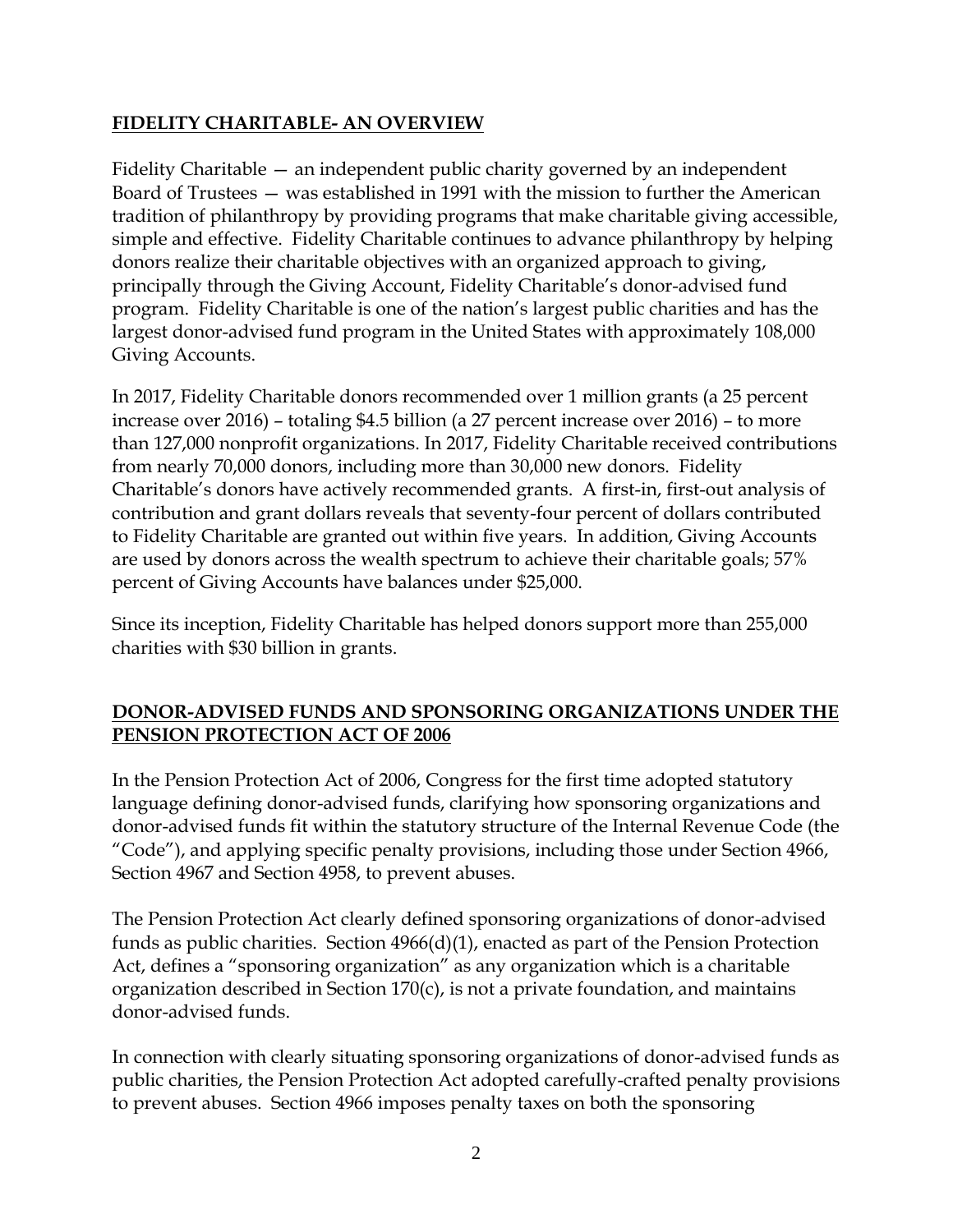organization and "fund management" (its officers, directors, trustees and certain other employees) on "taxable distributions" to individuals or otherwise for a non-exempt purpose. Section 4967 imposes penalty taxes on donors, donor advisors, related persons, and also on fund management for any distribution from a donor-advised fund that confers a more than incidental benefit on any donor, donor advisor, or related person as a result of such distribution. In addition, the Pension Protection Act amended Section 4958 to extend its penalty taxes to automatic "excess benefit transactions" – any grant, loan, compensation, or other similar payment from a donor-advised fund to a donor, donor advisor or related person.

In only one situation, the Pension Protection Act applied rules initially applied to private foundations to donor-advised funds or sponsoring organizations, applying the excess business holdings rules of Section 4943 to donor-advised funds.

In the Pension Protection Act, Congress adopted specific provisions applicable to donor-advised funds, focused precisely on donor-advised funds and specifically designed to prevent abuses. Guidance for donor-advised funds should be focused on and limited to—the specific provisions adopted in the Pension Protection Act.

## **COMMENTS ON NOTICE 2017-73**

Fidelity Charitable welcomes guidance for donor-advised funds, particularly with respect to provisions enacted as part of the Pension Protection Act. As a general comment, we believe the Notice should have focused on the statutory structure adopted in the Pension Protection Act, and should have consistently applied the focused penalty provisions adopted in this act to sponsoring organizations, donor-advised funds, and donors, donor advisors and related persons, rather than importing concepts borrowed from the specific rules focused on the special considerations arising in connection with private foundations. We submit that the focused provisions explicitly adopted in the Pension Protection Act are the proper starting point for any proposed regulations, and also the proper starting point for analysis of particular issues such as those addressed in the Notice.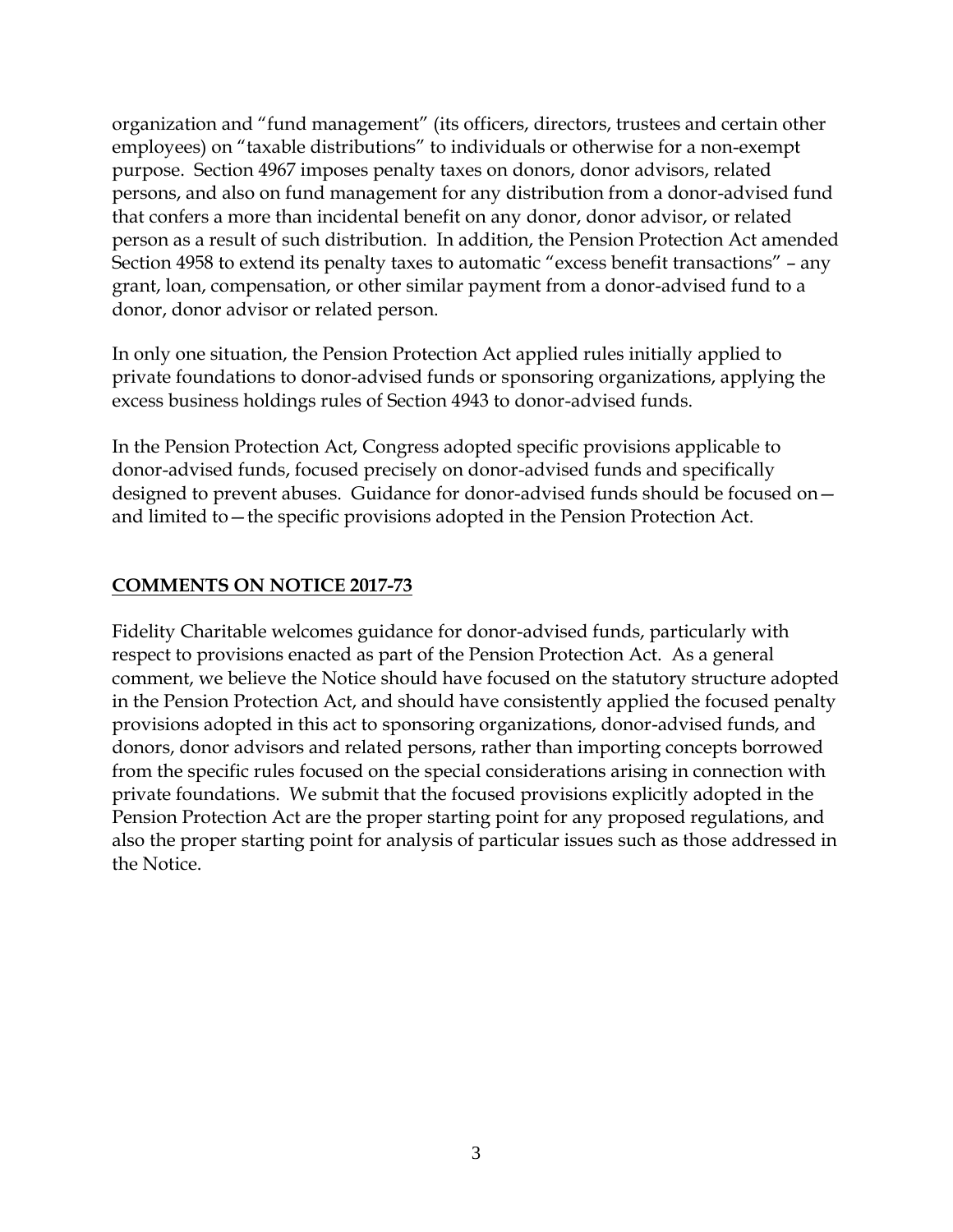#### **1. Certain distributions from a DAF providing a more than incidental benefit to a donor, donor advisor or related person.**

This question addressed two factual situations: a charitable event with a \$1,000 ticket price, of which \$100 is the non-deductible fair market value of goods or services received, and \$900 represents a charitable contribution, and a membership fee which similarly consists of a non-deductible and deductible portions. In some respects, clarity on a single answer to be applied by all sponsoring organizations provides some benefit, rather than permitting confusion and different practices among different sponsoring organizations. Nevertheless, we believe that the proposed approach to this question is flawed.

The Notice properly posed the question in terms of whether there was a more than incidental benefit provided to the donor, the legal standard set up under the Pension Protection Act and Section 4958, Section 4966, and Section 4967. In our view, those provisions give the proper analytical framework, and the question should be addressed solely in terms of those provisions.

Unfortunately, the Notice adopted a different analytical approach, apparently based in large part on one commenter's analysis. That commenter argued that, in the \$1,000 charity event example, an individual who paid the non-deductible \$100 and recommended a grant of \$900 from a donor-advised fund would receive a more than incidental benefit, based entirely on the argument that that individual would not have been able to "receive the benefits that the ticket provides" "but for" the \$900 grant. We believe this analysis is wrong for at least four reasons.

First, this analysis does not apply the standards adopted under the Pension Protection Act in Section 4958, Section 4966, and Section 4967. The legislative history is clear that the applicable standard for donor-advised funds as to whether there is a "more than incidental benefit" under Section 4967 is "if, as a result of a distribution from a donor advised fund, a donor, donor advisor, or related person with respect to such fund receives a benefit that would have reduced (or eliminated) a charitable contribution deduction if the benefit was received as part of the contribution to the sponsoring organization." Joint Committee on Taxation, Technical Explanation of H.R. 4, the "Pension Protection Act of 2006," JCX-38-06 at p.350 (August 3, 2006). Instead, the analysis in the Notice appears to draw on a 1990 private letter ruling that addressed a very different legal arrangement. In Private Letter Ruling 9021066, 1990 PLR LEXIS 543 (March 1, 1990), the Internal Revenue Service addressed such a "bifurcated" charitable event ticket where the deductible portion was paid by a private foundation. That private letter ruling analyzed the question under Section 4941, which addresses "selfdealing" between a private foundation and a disqualified person as defined in Section 4946. That is the wrong standard to apply in the context of a donor-advised fund. The self-dealing rules of Section 4941 impose a *per se* prohibition on enumerated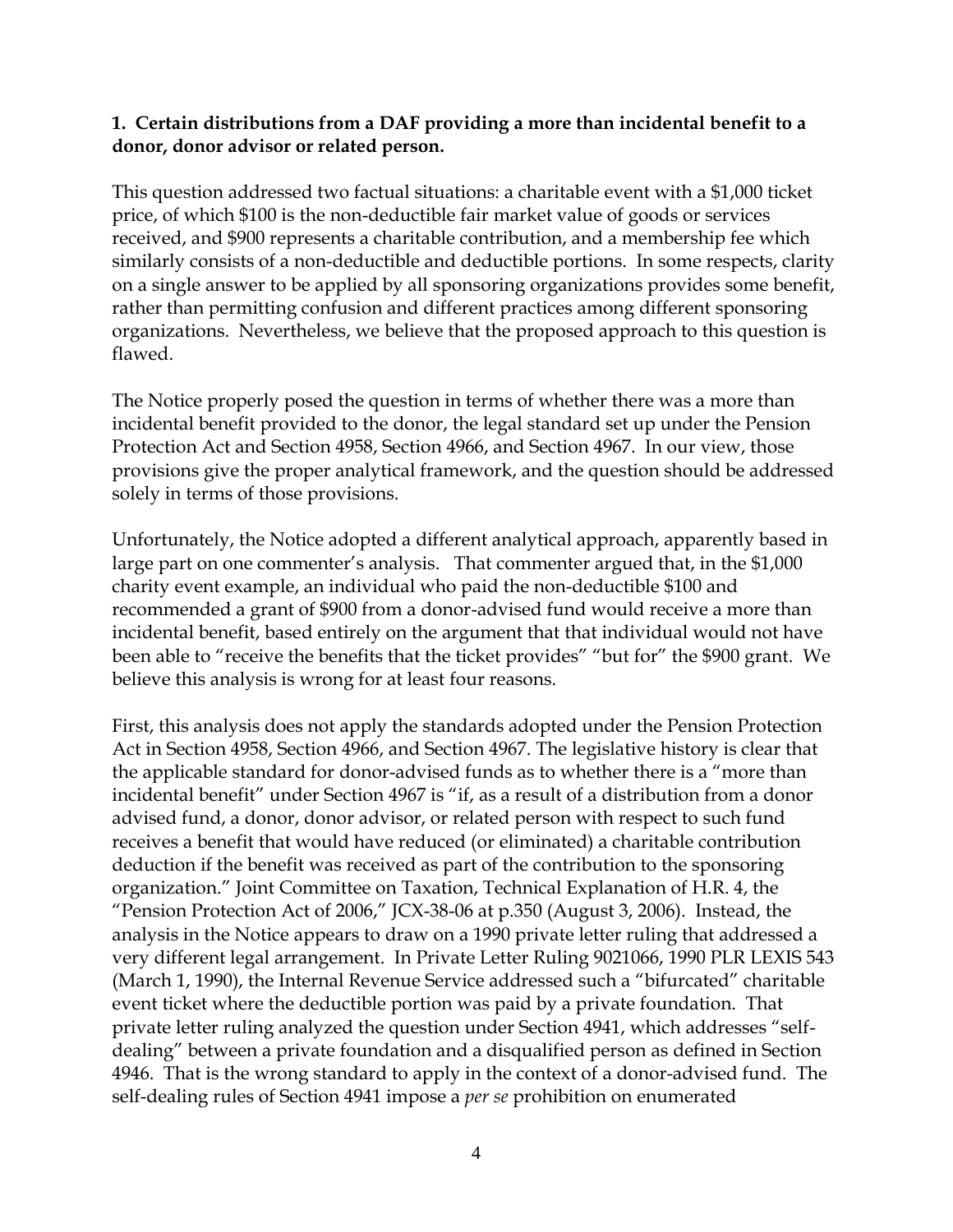transactions. Put simply, Section 4941 standards simply do not apply in the context of donor-advised funds. The Pension Protection Act, as explained by the Joint Committee, adopted clear standards for measuring whether there is a "more than incidental benefit," and that alone is the proper test that should be applied with respect to donoradvised funds.

Second, once the analysis is properly placed (as posed in the question itself in the Notice) of whether there is "a more than incidental benefit," the Notice engages in sophistry in the creation of value. Having stated that the fair market value of the nondeductible portion was \$100 and the deductible portion was \$900, the Notice would somehow create an additional element of value – but without enumerating the value – under the "but for" test. There is no principled basis for this creation of additional value out of thin air. Once again, a proper analysis under the "more than incidental benefit" standard would question whether the \$100 and \$900 values were properly determined; having done so, there is no place for the invention of any additional socalled element of value.

Third, and from the standpoint of practicability and administrability, the approach adopted in the Notice adopts an approach that is likely to harm charities, donors and the tax system itself. From the standpoint of tax compliance, a well-run donor-advised fund program would ensure that only the properly deductible portion would granted by a donor-advised fund. Individuals writing unspecified checks, on the other hand, raise far more substantial compliance concerns about proper accounting and deductions.

Finally, it is important to note that there is no showing, nor even a reasonable assertion in the Notice, that there are any abuses that would be presented by the alternative rule that would permit such a "split" or "bifurcated" grant from a donor-advised fund. Quite to the contrary, we believe it is likely that abuses would in fact be reduced, and that charities and donors would be far better served by permitting such grants.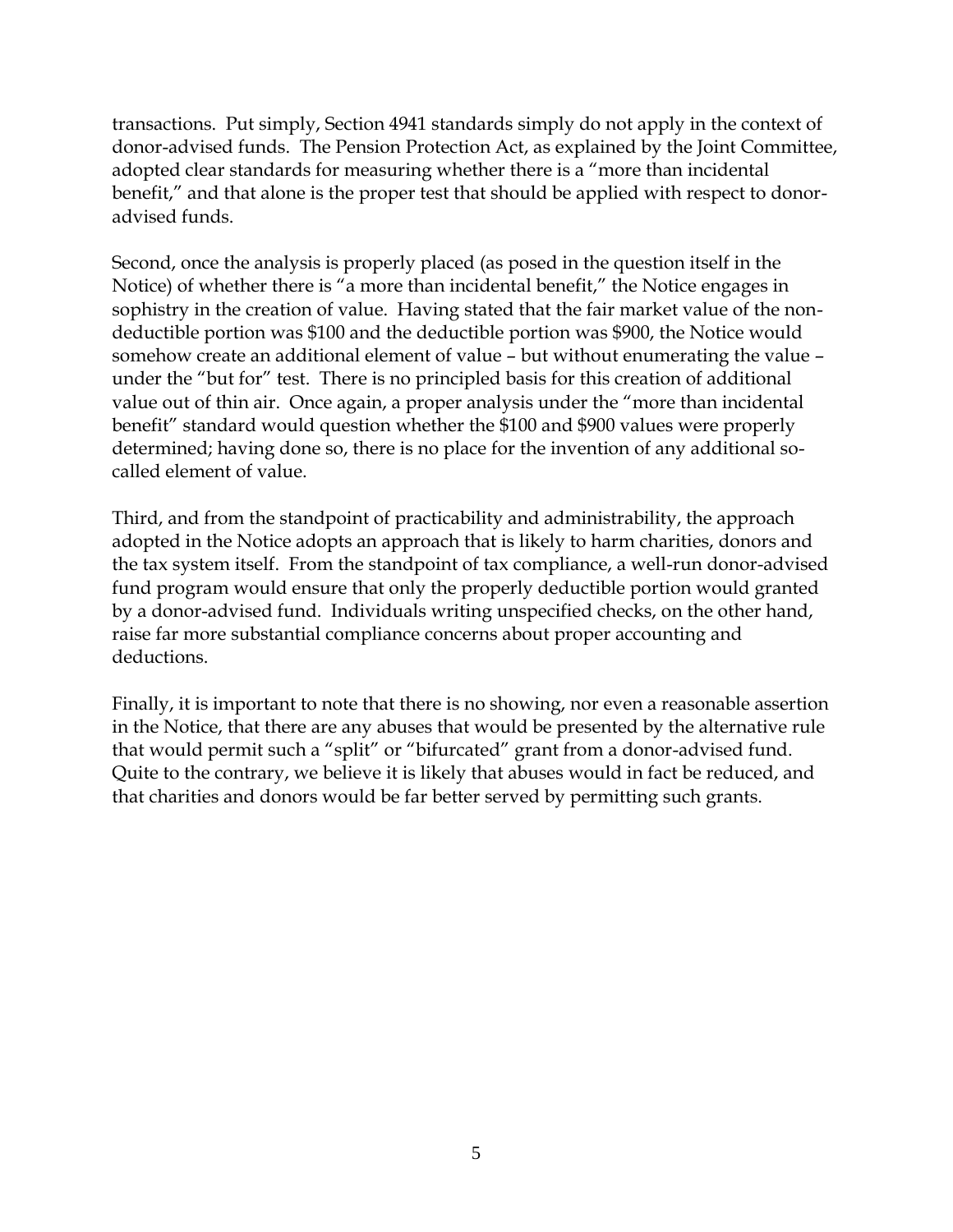#### **2. Certain distributions from a DAF permitted without regard to a charitable pledge made by a donor, donor advisor, or related person.**

The Notice proposes that there would not be a "more than incidental benefit" where a distribution from a donor-advised fund is to a charity to which a donor or donor advisor has made a charitable pledge, whether or not enforceable under local law. The Notice would require the following three conditions be met: (1) "the sponsoring organization makes no reference to the existence of a charitable pledge when making the DAF distribution", (2) no donor/advisor receives any more than incidental benefit, and (3) the donor/advisor does not attempt to claim a charitable contribution deduction under Section 170 with respect to the DAF distribution.

We welcome the outcome reached with respect to this matter, which has been an area of confusion and difficulty for donors, donor-advised funds, and recipient charities alike. We note that the second and third conditions stated in the Notice merely restate existing requirements in connection with any grant from a donor-advised fund, and suggest that their iteration here confuses rather than clarifies the proper application of the rules.

More fundamentally, we find the first condition – that "the sponsoring organization makes no reference to the existence of a charitable pledge when making the DAF distribution" – only injects uncertainty and confusion. Operationally, of course, sponsoring organizations could ensure that the word "pledge" does not appear in any grant transmittal. Such formalism, however, appears only to add uncertainty. For example, the Notice does not address other terminology (*e.g.,* "commitment", "obligation", and "promise"), or perhaps even more highly-coded language that might indirectly refer to a statement of intention or obligation (*e.g.,* "the XYZ Society"). Finally, this condition does not address knowledge. For example, it is not at all clear what a sponsoring organization should do when, having refused to approve a grant recommendation that included the word "pledge," the donor recommends a grant to the same organization in the same amount without any reference to a "pledge."

As the Notice properly points out, "the determination of whether an individual's charitable pledge is legally binding is best left to the distributee charity, which has knowledge of the facts surrounding the pledge." We believe this statement is correct, and that the first condition stated in the Notice should be eliminated; in fact, explicit reference to a pledge could even assist the distributee charity in identifying and addressing the matter.

For these reasons, we suggest that three stated conditions be stricken, and that the rule simply state that the donor and distribute charity are responsible for determining whether a particular grant would constitute relief of indebtedness of the donor.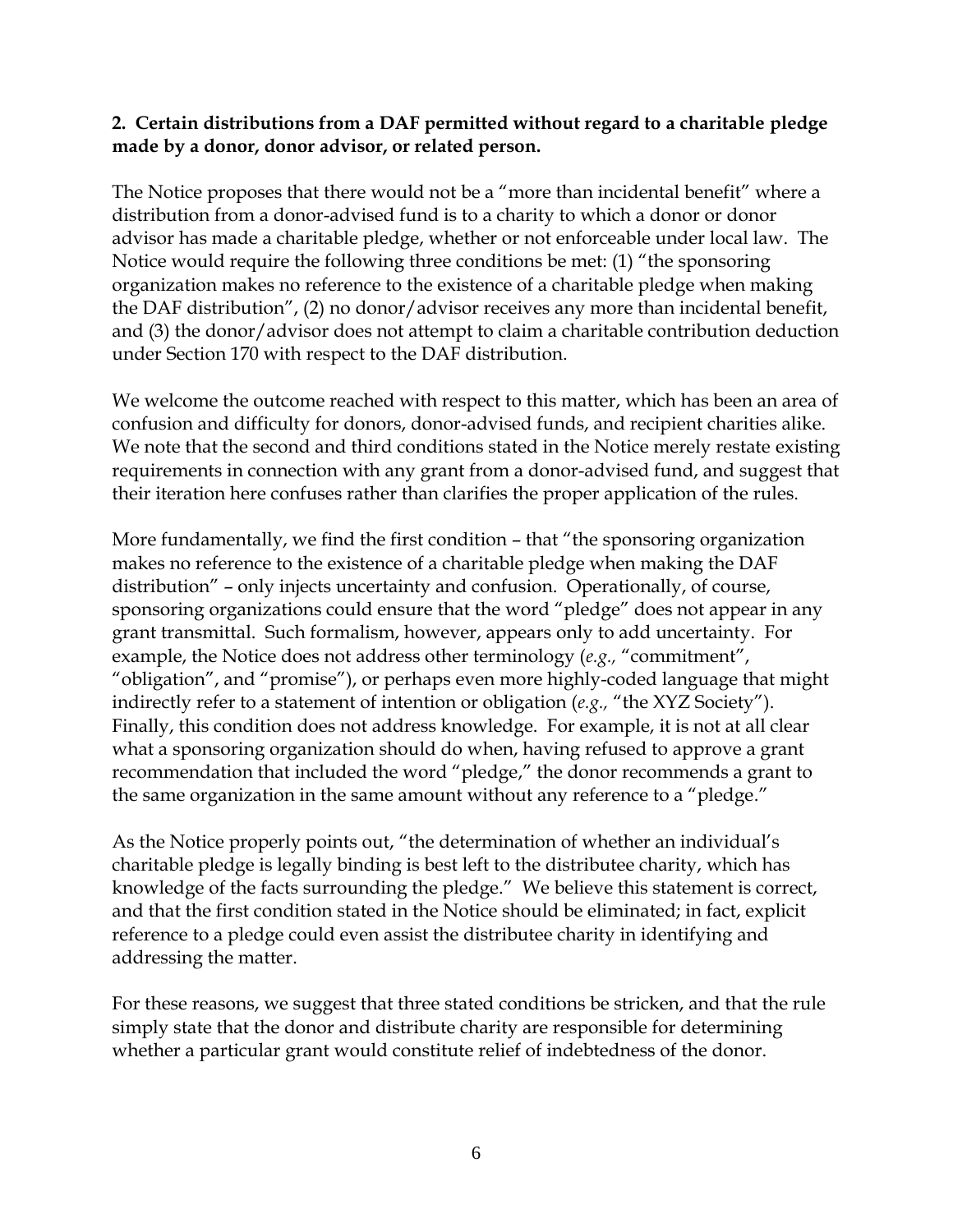As an alternative, in keeping with the Notice's finding that "the determination of whether an individual's charitable pledge is legally binding is best left to the distributee charity," we would suggest that sponsoring organizations of donor-advised funds should be entitled to rely on a certification of a distributee charity; such certification could either state that pledges received from the charity's donors are never legally binding, or that the distribute charity will not accept a grant from the sponsoring organization that would satisfy a legally-binding pledge.

We note also that the Notice fails to address the remedial steps that should be taken if a distribute charity determines that a particular grant would constitute relief of a legallyenforceable pledge and thus potentially relief of indebtedness to the donor. One potential step, of course, would be for the distributee charity to decline the grant and return the funds to the sponsoring organization that made the grant. Another approach might be for the recipient charity to forgive any indebtedness of the individual donor. The Notice does not, however, address whether in that circumstance the recommending donor would recognize income from cancellation of indebtedness. We believe it is important for additional remedial steps to be outlined. In any event, in keeping with the Notice's finding that these determinations are best left to the recommending donor and the distributee charity, it is important that the guidance clearly state that there would be no consequences with respect to the sponsoring organization or the donoradvised fund.

# **3. Preventing attempts to use a DAF to avoid "public support" limitations.**

The Notice asserts that there is a potential for abuse wherein donors recommend grants from a donor-advised fund in order to avoid having a direct contribution from that individual being treated as from a "substantial contributor" for purposes of determining the recipient charity's level of public support. In an effort to address this perceived abuse, the Notice proposes a complicated and unwieldy set of rules that would recharacterize grants received from sponsoring organizations of donor-advised funds as instead being attributable to an identifiable donor who funded a donoradvised fund, or if no such donor is identifiable, all grants from a sponsoring organization with respect to which the recommending donor is not identified would be treated as coming from one person.

We believe this proposed set of rules is unwarranted for a number of reasons.

First, we do not believe there has been any showing of abuse. As a practical matter, we believe the interests of the charitable sector would be better served by studying whether there is indeed a problem, the size and scope of any such problem, and other methods of addressing concerns. We believe the Notice is proposing a baroque system of rules without sufficient cause or analysis.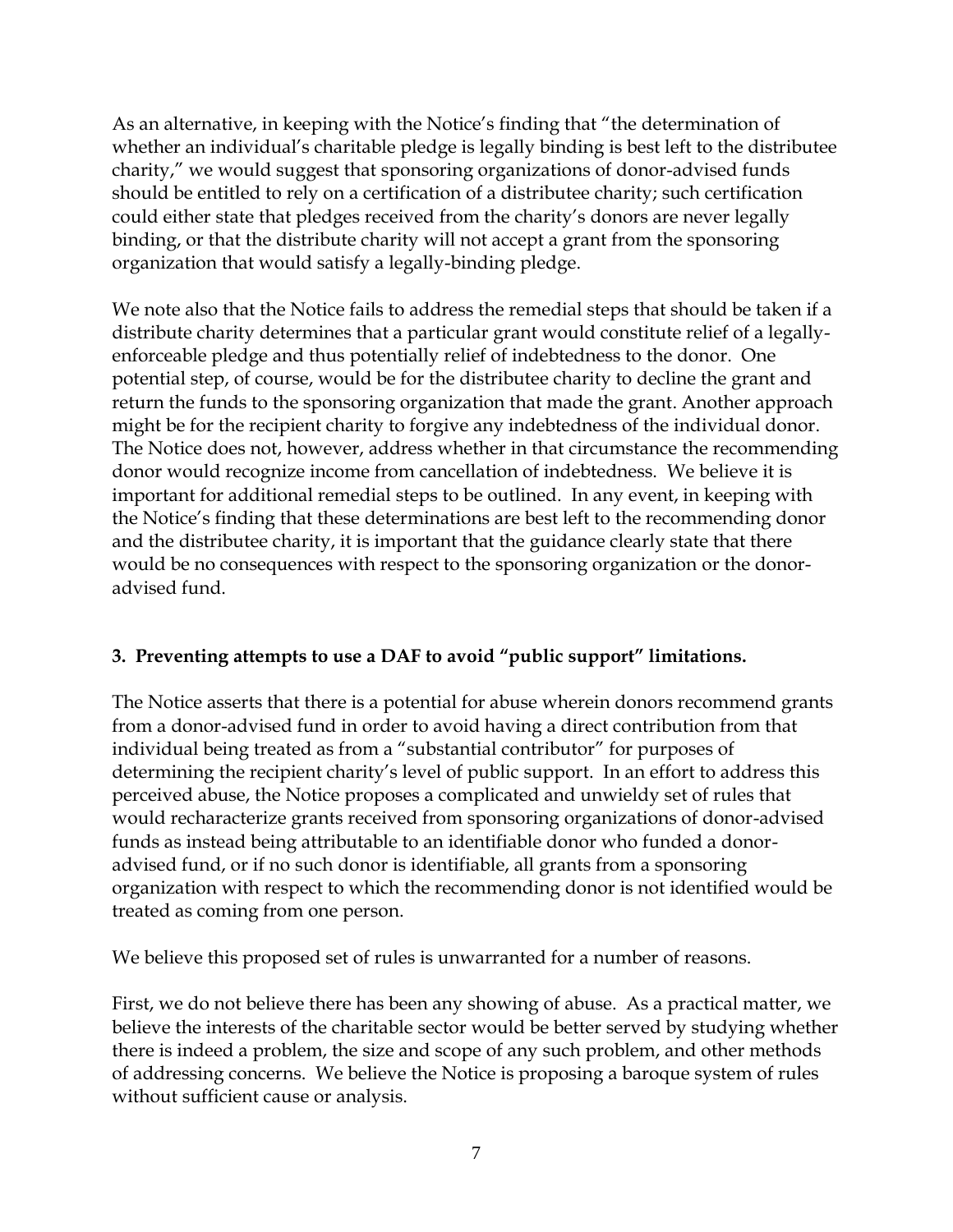Second, it is critical to bear in mind that a sponsoring organization is in fact a public charity under the Code. The Notice cites no authority by which a sponsoring organization's status as a public charity can be disregarded, cites no authority by which grants received from a public charity must be reattributed to donors to the sponsoring organization of donor-advised funds, and cites no authority by which a series of lookthrough rules and presumptions can instead be applied. We note that many sponsoring organizations, as charitable grant-makers, conduct their own review of potential grant recipients, including the breadth of support for those organizations. That analysis is best left to the individual sponsoring organization, as a grant-making public charity.

Finally, the set of presumptions and rules described in the Notice are overly burdensome on the recipient charitable organization, and do not yield useful information.

We believe this issue would be better served by careful study to determine, in the first instance, whether there is a serious potential for abuse, and, if so, what processes could be put in place to address only those abuses.

#### **3. Additional requests for comments.**

The Notice also asks for comments on four additional topics. Two of the topics relate to additional questions relating to public support tests addressed in the Notice. As discussed above, we believe those issues should first be addressed in fact-finding and issue clarification rather than in rule-making.

Two of the topics relate to private foundations and donor-advised funds, on which we will make some general comments. We are of course aware that some individuals make contributions both to private foundations and to donor-advised funds. There are many reasons individuals may choose different methods of giving – in addition to direct contributions to charities – to fulfill their charitable objectives. We believe that donors should be free to adapt their giving patterns to fulfill their objectives in compliance with the law, and that the charitable sector as a whole is richer and best served by that flexibility and adaptability.

We are also of course aware that private foundations may make grants to a sponsoring organization of donor-advised funds. Sometimes a private foundation decides to "collapse" by transferring all of its assets to a sponsoring organization of donor-advised funds. Often such a decision is made based on cost and efficiency, and the entire charitable sector can benefit from such a decision. Other times, a private foundation may make one or more transfers to a sponsoring organization of donor-advised funds. Often, that decision relates to a portion of the private foundation's grant-making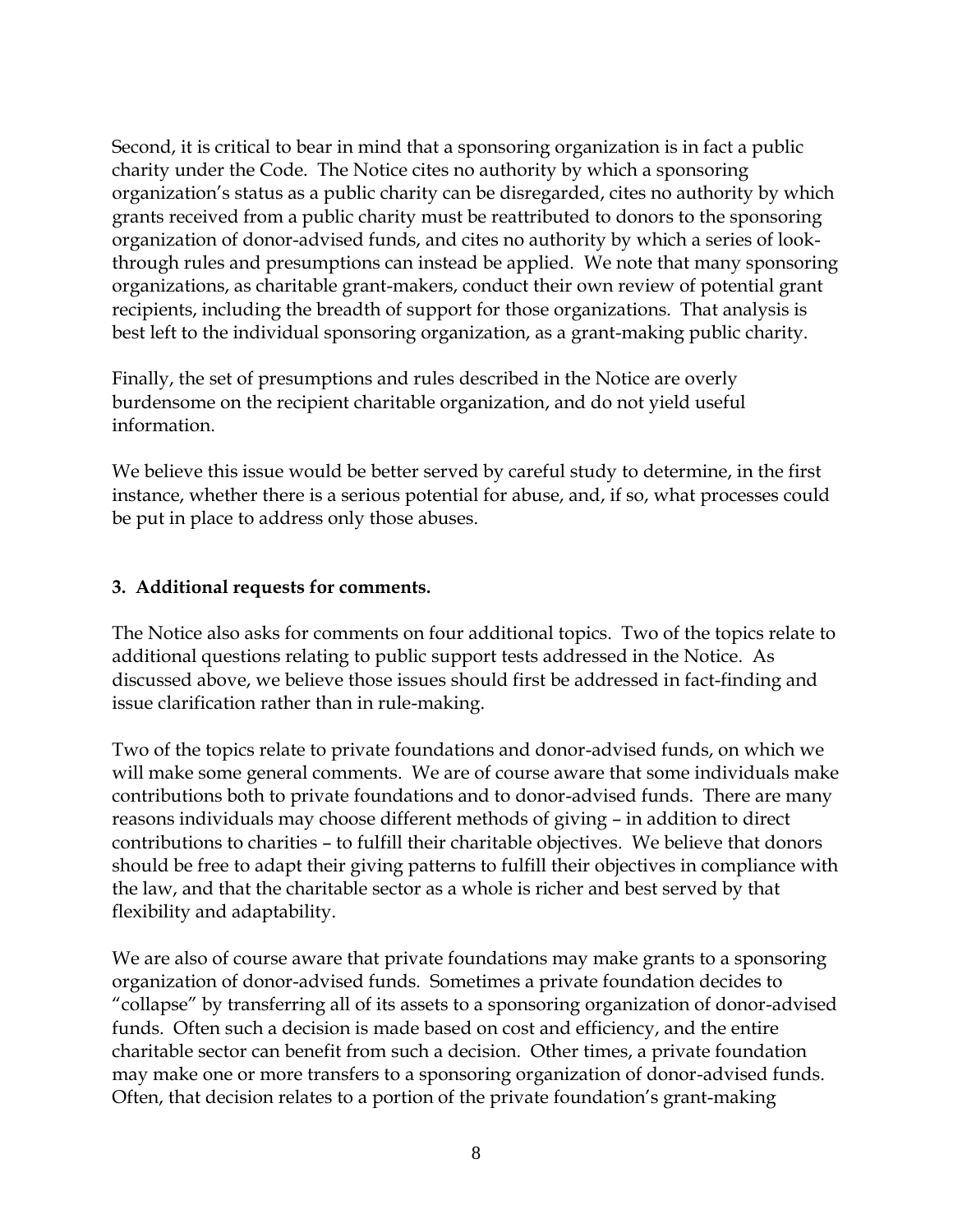activity and for the same reasons outlined above. Other times, such a transfer is intended to achieve a particular objective, such as funding a particular program. In our experience, these decisions are based on careful considerations of cost, efficiency and charitable purpose, and should in no way be a cause for concern.

The Notice also asks whether a transfer of funds by a private foundation to a donoradvised fund should be treated as a "qualifying distribution." This question is one that should be addressed entirely under the purposes of Section 4942. We note, however, that the purpose of Section 4942 relates to the extraordinary level of control in a private foundation and to prevent the excessive accumulation of assets within that private foundation. The definition of "qualifying distributions" simply points to "any amount ... paid to accomplish one or more purposes described in section  $170(c)(2)(B)''$ , and does not further discriminate among those purposes or organizations. There is no requirement in Section 4942 that the qualifying distribution be spent on current programs; indeed, there is nothing that would prevent the qualifying distribution from being treated as endowment funds by a recipient charitable organization. We are once again concerned by the Notice subjecting sponsoring organizations of donor-advised funds to a different set of rules without any showing of statutory authority, nor any showing of any abuse. We believe the analysis of "qualifying distributions" should begin and end with the purposes of Section 4942 as initially enacted in the Tax Reform Act of 1969, Pub. L. 91-172.

**\* \* \***